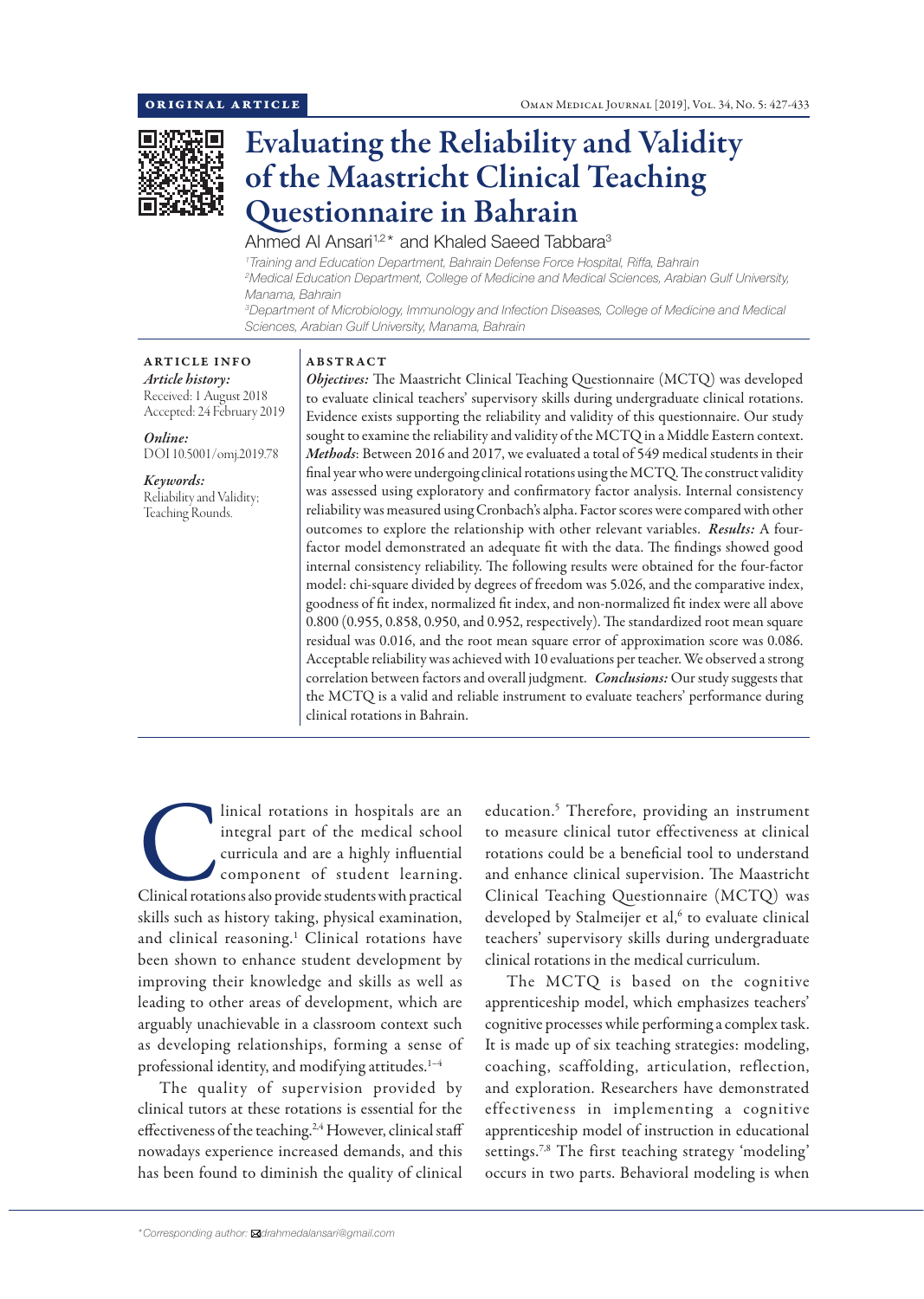a person observes an experienced individual giving instructions. The second part is cognitive modeling, and that is when the instructor expresses their thought process. Coaching is when an instructor observes a student while he/she is performing a task and provides feedback. In scaffolding, the student demonstrates some form of mastery over the concept. In this stage, the instructor provides selective feedback. The fourth teaching method 'articulation' is when the students articulate their understanding of a specific task using an assessment of content mastery. Reflection occurs when the students are allowed to reflect on their understanding of the concept and strategies in problem-solving and compare them to other students or experts. Lastly, exploration is when the students discuss what they have learned and can understand how the information they learned can be applied.

The MCTQ has been validated and shown to be beneficial for evaluating clinical teachers during rotations.5,9 This instrument could help improve the quality of education by identifying the areas of improvement where more training is needed and can also help faculty developments measure the return of their investment in training these identified areas.<sup>10</sup> Moreover, measuring teaching effectiveness is also beneficial in guiding, supporting, and motivating the clinical tutors to improve their teaching.<sup>11-13</sup>

The validity of this questionnaire has been established in different types of medical contexts (general and veterinary).5,9 Additionally, the validity of this instrument has been demonstrated in different countries including the Netherlands, Australia, Canada, Columbia, Ireland, and the UK.<sup>5,14-18</sup> However, this study has not been validated in a Middle Eastern context such as Bahrain. Educational practices are context-specific; therefore, culture is a key component that can influence validity in instruments that evaluate the quality of teaching.<sup>19</sup> Demonstrating validity of this questionnaire across many different cultures will strengthen its use as well as demonstrate the generalizability of the questionnaire across different cultural contexts. This will also allow more people to use and benefit from this instrument.

Our study sought to evaluate the psychometric properties of the MCTQ in medical students in Bahrain. This will be achieved by assessing the construct validity, internal reliability, performing factor analysis, conducting a generalizability study,

and measuring the relationship between instrument scores and other variables with relevance to the construct being measured.

# METHODS

This study took place at the Arabian Gulf University (AGU) in Bahrain between 2016 and 2017. Questionnaires were distributed to all medical students who were asked to evaluate 98 clinical tutors at the university. A total of 549 questionnaire responses were collected.

Data was collected using the MCTQ.<sup>6</sup> The questionnaire is composed of 24 items, which involve a set of statements scored on a five-point Likert scale from fully disagree to fully agree. The second section of the questionnaire asks participants to provide an overall assessment of their tutor by rating their skills on a scale ranging from 1 to 10. A higher score indicates a better overall assessment.

Each item in the questionnaire belongs to one of six domains. The first domain is the general learning climate. This domain involves statements that intend to measure the extent to which the tutor creates a safe learning environment for the students and treats them with respect. The second domain is modeling, which assesses whether tutors carry out a task by acting as a role model and create an opportunity for students to observe and build a conceptual model of the process necessary to complete the task. The coaching domain measures whether the tutor observes students while performing different tasks and gives feedback. The articulation domain involves statements that measure whether the tutors ask students to explain their actions for them to be aware of gaps in their knowledge and skills to increase their understanding and motivate them to ask questions. The fifth domain is reflection, and it assesses whether the tutor encourages students to be aware of their strengths and weaknesses and consider what they can do to improve things. The final domain is exploration, which assesses whether the tutors encourage the students to formulate learning objectives based on identifying strengths and weaknesses and challenging the students to learn new things.

Exploratory factor analysis (EFA) was used to assess validity, and the analysis was conducted using SPSS Statistics (SPSS Inc. Released 2007. SPSS for

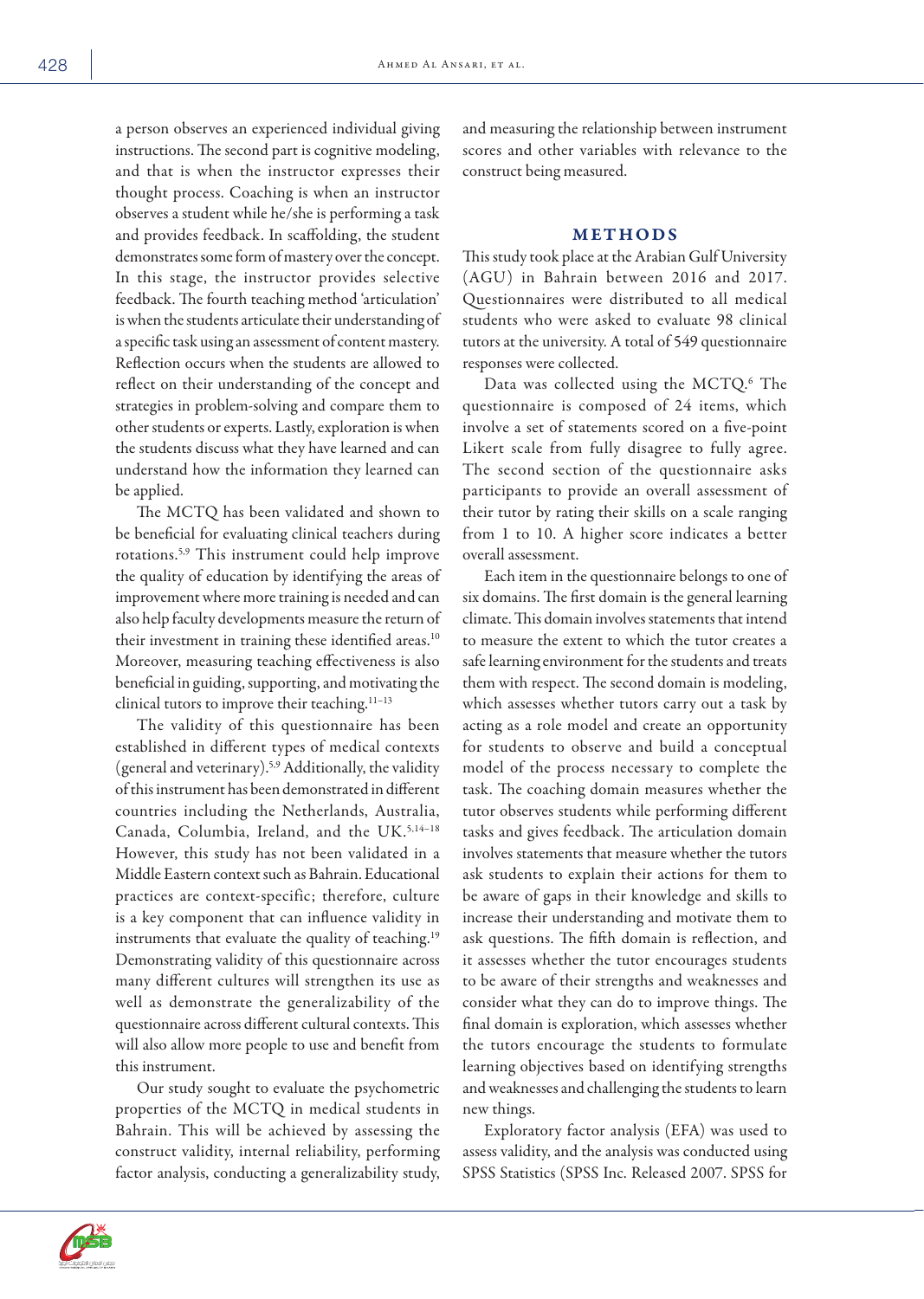Windows, Version 16.0. Chicago, SPSS Inc). A Kaiser-Meyer-Olkin (KMO) analysis and Bartlett's test of sphericity were conducted to determine if the data was suitable to continue with principal component analysis.

Confirmatory factor analysis (CFA) was used to determine the construct validity of the MCTQ. IBM SPSS AMOS V.22 for Windows was used for this analysis. First, the normality of the distribution was assessed by calculating the skewness and kurtosis values of all the data. The data was normally distributed. The estimation method for CFA was maximum likelihood estimation. Several fit indices were used to evaluate the model fit. The fit indices taken into account were relative chi-square divided by degrees of freedom (CMIN/df ), goodness of fit index (GFI), comparative fit index (CFI), root mean square error of approximation (RMSEA), nonnormalized fit index (NNFI), normalized fit index (NFI), and standardized root mean square residual (SRMR).20,21 A CMIN/df value < 2 indicated a good fit.17 The GFI, CFI, NFI, and NNFI values range from  $0-1$ , values  $\geq 0.80$  indicate an acceptable model fit.22,23 An RMSEA value between 0.08 and 0.10 suggests an average model of fit and a value < 0.08 demonstrates a good fit. SRMR values  $<$  0.08 demonstrate a good fit.<sup>24</sup>

Inter-rater reliability was assessed using a generalizability study to determine the number of student ratings required to provide reliable feedback for teachers using the factors derived from the CFA. For this analysis, uRGeneva (G-String-IV) version 6.3.8 was used. A generalizability (G) coefficient of at least 0.70 was required to demonstrate good reliability.

Moreover, Cronbach's alphas were computed for each scale to determine internal consistency reliability. Coefficients > 0.70 were considered acceptable. This analysis was conducted using SPSS.

The AGU research ethical committee approved the study, which was in accordance with the Declaration of Helsinki and comparable ethical standards. All participants were assured that participation was voluntary and that their data would remain anonymous and may be published.

### RESULTS

Table 1 includes the average score responses for each item of the questionnaire including the overall tutor

# Table 1: The Maastricht Clinical Teaching Questionnaire items and average response for each

item. Total responses = 549.

|              | Questionnaire items                                                                                     | Mean | SD  |
|--------------|---------------------------------------------------------------------------------------------------------|------|-----|
| Q1           | Consistently demonstrated how<br>different tasks should be performed.                                   | 4.4  | 0.8 |
| Q2           | Clearly explained the important<br>elements for the execution of a given<br>task.                       | 4.4  | 0.8 |
| Q3           | Created sufficient opportunities for<br>me to observe them.                                             | 4.5  | 0.8 |
| Q4           | Was a role model as to the kind<br>of health professional I wish to<br>become.                          | 4.4  | 0.8 |
| Q5           | Observed me multiple times during<br>patient encounters.                                                | 4.4  | 0.9 |
| Q6           | Provided me with useful feedback<br>during or following direct<br>observation of patient encounters.    | 4.4  | 0.8 |
| Q7           | Helped me understand which<br>aspects I needed to improve.                                              | 4.4  | 0.8 |
| Q8           | Adjusted teaching activities to my<br>level of experience.                                              | 4.4  | 0.8 |
| Q9           | Offered me sufficient opportunities<br>to perform activities independently.                             | 4.4  | 0.9 |
| $_{\rm Q10}$ | Supported me in activities I find<br>difficult to perform.                                              | 4.3  | 0.9 |
| Q11          | Gradually reduced the support<br>given to allow me to perform certain<br>activities more independently. | 4.4  | 0.8 |
| Q12          | Asked me to provide a rationale for<br>my actions.                                                      | 4.4  | 0.8 |
| Q13          | Helped me to become aware of gaps<br>in my knowledge and skills.                                        | 4.4  | 0.8 |
| Q14          | Asked me questions aimed at<br>increasing my understanding.                                             | 4.5  | 0.8 |
| Q15          | Encouraged me to ask questions to<br>increase my understanding.                                         | 4.4  | 0.8 |
| Q16          | Stimulated me to explore my<br>strengths and weaknesses.                                                | 4.4  | 0.8 |
| Q17          | Stimulated me to consider how I<br>might improve my strengths and<br>weaknesses.                        | 4.4  | 0.8 |
| Q18          | Encouraged me to formulate<br>learning goals.                                                           | 4.4  | 0.8 |
| Q19          | Encouraged me to pursue my<br>learning goals.                                                           | 4.4  | 0.8 |
| Q20          | Encouraged me to learn new things.                                                                      | 4.4  | 0.8 |
| Q21          | Created a safe learning environment.                                                                    | 4.4  | 0.8 |
| Q22          | Took sufficient time to supervise me.                                                                   | 4.4  | 0.9 |
| Q23          | Was genuinely interested in me as a<br>student.                                                         | 4.4  | 0.9 |
| Q24          | Showed me respect.                                                                                      | 4.4  | 0.9 |
|              | Overall tutor assessment out of 10                                                                      | 8.8  | 1.8 |

*SD: standard deviation.*

assessment. To assess the validity of MCTQ, an EFA was conducted. The EFA revealed a KMO value of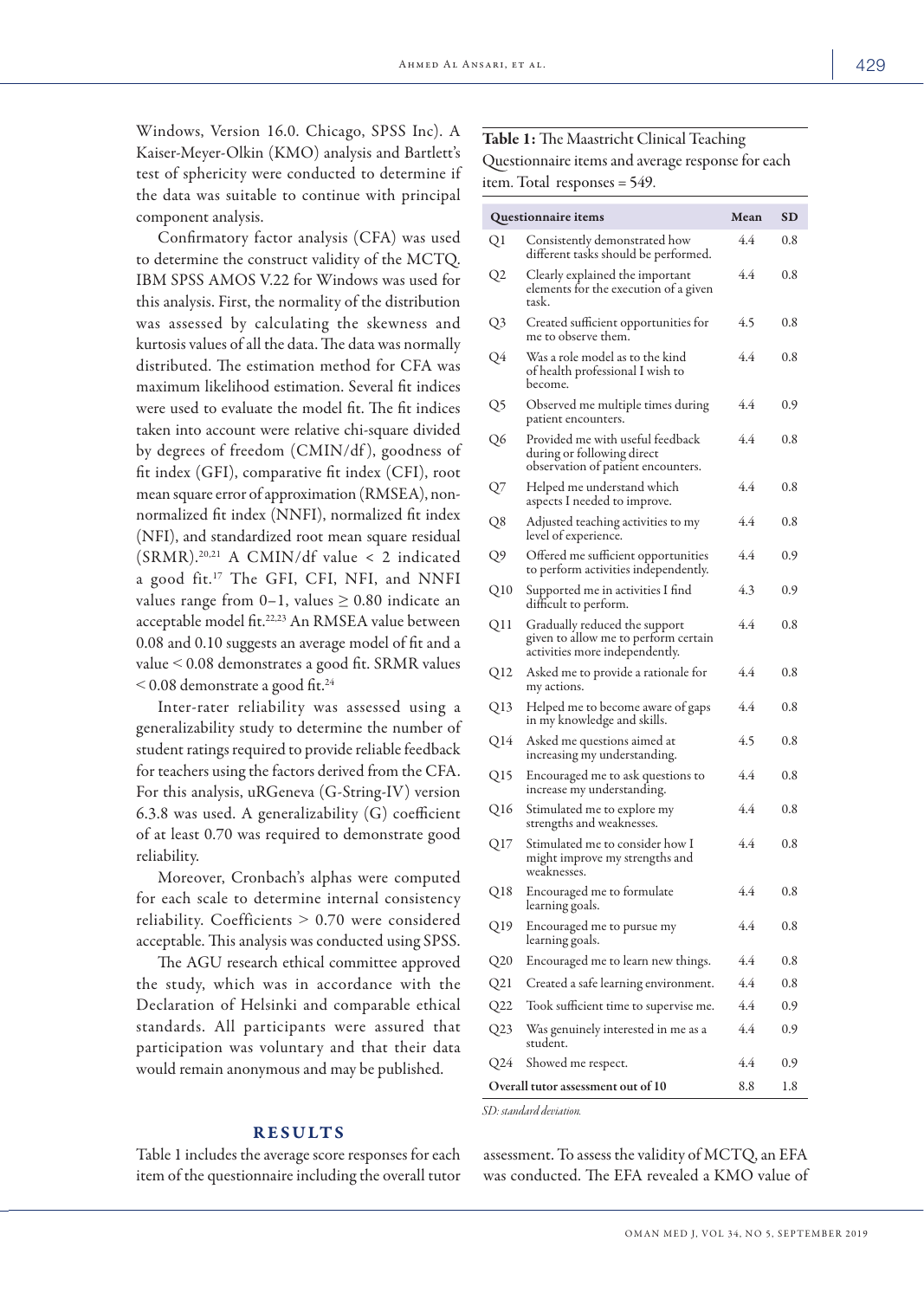| Table 2: Exploratory factor analysis output. |       |  |  |  |  |  |
|----------------------------------------------|-------|--|--|--|--|--|
| Components                                   |       |  |  |  |  |  |
| 3                                            | 4     |  |  |  |  |  |
|                                              | 0.663 |  |  |  |  |  |
|                                              | 0.671 |  |  |  |  |  |
|                                              | 0.646 |  |  |  |  |  |
|                                              | 0.581 |  |  |  |  |  |
|                                              |       |  |  |  |  |  |
|                                              |       |  |  |  |  |  |
|                                              |       |  |  |  |  |  |
|                                              |       |  |  |  |  |  |

| Q5              | Observed me multiple times during patient encounters.                                                |       | 0.716 |       |  |
|-----------------|------------------------------------------------------------------------------------------------------|-------|-------|-------|--|
| Q6              | Provided me with useful feedback during or following direct<br>observation of patient encounters.    |       | 0.626 |       |  |
| Q7              | Helped me understand which aspects I needed to improve.                                              |       | 0.543 |       |  |
| Q8              | Adjusted teaching activities to my level of experience.                                              |       | 0.581 |       |  |
| Q9              | Offered me sufficient opportunities to perform activities<br>independently.                          |       | 0.708 |       |  |
| Q10             | Supported me in activities I find difficult to perform.                                              |       | 0.636 |       |  |
| Q11             | Gradually reduced the support given to allow me to perform certain<br>activities more independently. |       | 0.573 |       |  |
| Q12             | Asked me to provide a rationale for my actions.                                                      | 0.604 |       |       |  |
| Q <sub>13</sub> | Helped me to become aware of gaps in my knowledge and skills.                                        | 0.580 |       |       |  |
| Q14             | Asked me questions aimed at increasing my understanding.                                             | 0.687 |       |       |  |
| Q <sub>15</sub> | Encouraged me to ask questions to increase my understanding.                                         | 0.666 |       |       |  |
| Q <sub>16</sub> | Stimulated me to explore my strengths and weaknesses.                                                | 0.675 |       |       |  |
| Q17             | Stimulated me to consider how I might improve my strengths and<br>weaknesses.                        | 0.658 |       |       |  |
| Q <sub>18</sub> | Encouraged me to formulate learning goals.                                                           | 0.657 |       |       |  |
| Q <sub>19</sub> | Encouraged me to pursue my learning goals.                                                           | 0.596 |       |       |  |
| Q20             | Encouraged me to learn new things.                                                                   |       |       | 0.539 |  |
| Q21             | Created a safe learning environment.                                                                 |       |       | 0.614 |  |
| Q22             | Took sufficient time to supervise me.                                                                |       |       | 0.684 |  |
| Q23             | Was genuinely interested in me as a student.                                                         |       |       | 0.735 |  |
| Q24             | Showed me respect.                                                                                   |       |       | 0.690 |  |
|                 |                                                                                                      |       |       |       |  |

0.976, and Bartlett's test of sphericity was significant  $(p < 0.001)$ . The results were sufficient enough to allow the analysis to continue with a principal component approach.

The item-loadings were first observed in the sixth-factor model. However, in the sixth-factor model, only two items loaded on the fifth component (minimum items per component is three). The next step was to examine the factor loadings in a fivefactor model. This yielded unsatisfactory results as well as no items loaded on the fifth factor. In the four-factor alternative, each factor had more than three items, and all values had a high loading  $(> 0.45)$ . Thus, a four-factor model with 24 items was more appropriate for this study. The total four factors explained an overall 87.1% of the total variance [Table 2].

The CFA revealed that the original 24-item model with six factors did not fit the data [Table 3]. After reducing the number of factors and reorganizing items according to the modification indices, an acceptable model of fit was found for a 24-item questionnaire with four factors. The following results were obtained for the four-factor model: CMIN/ df was 5.026, CFI, GFI, NFI, and NNFI were all > 0.80 (0.955, 0.858, 0.950, and 0.952, respectively), SRMR was 0.016 and the RMSEA score was 0.086. The results show that all indices met the criteria for a reasonable model of fit, except for CMIN/df. Moreover, the correlations between the factors and with overall tutor assessment varied between 0.874 and 0.930.

The results from the CFA are presented in Figure 1. The standardized solution is given, and

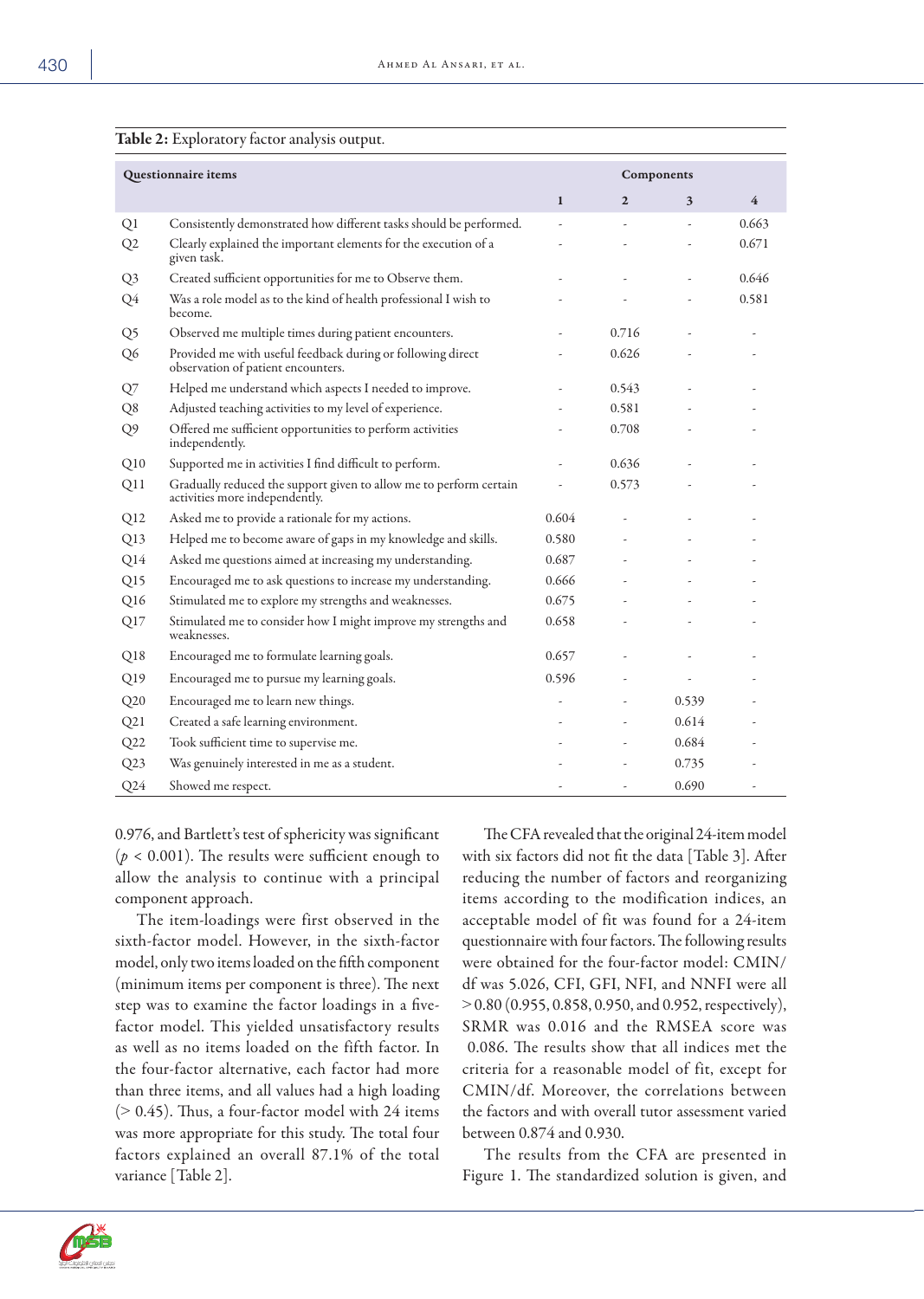| <b>Table 3:</b> The model fit indices. |         |            |            |             |              |            |             |
|----------------------------------------|---------|------------|------------|-------------|--------------|------------|-------------|
| <b>Numbers of factors</b>              | CMIN/df | <b>CFI</b> | <b>GFI</b> | <b>SRMR</b> | <b>RMSEA</b> | <b>NFI</b> | <b>NNFI</b> |
|                                        | 5.026   | 0.955      | 0.858      | 0.016       | 0.086        | 0.950      | 0.952       |
|                                        | 5.428   | 0.951      | 0.856      | 0.017       | 0.090        | 0.940      | 0.941       |

*CMIN/df: chi-square divided by degrees of freedom; CFI: comparative fit index; GFI: goodness of fit index; SRMR: standardized root mean square residual; RMSEA: root mean square error of approximation ; NFI: normalized fit index; NNFI: non-normalized fit index.*



Figure 1: The four-factor path diagram.

| Raters, n | G-coefficient |  |
|-----------|---------------|--|
| 4         | 0.504         |  |
| 5         | 0.560         |  |
| 6         | 0.604         |  |
| 7         | 0.640         |  |
| 8         | 0.670         |  |
| 9         | 0.696         |  |
| 10        | 0.718         |  |
| 11        | 0.734         |  |
| 12        | 0.753         |  |

Table 4: Summary of the generalizability (G) coefficients  $(p^2)$  for decision study.

parameters estimates for latent factors are shown. The lambda-ksi estimates are analogous of factors loadings in EFA, and values of 0.79 or higher for these parameters indicate well-defined latent constructs. The lambda-ksi estimates range from 0.74–0.95. Learning environment and modeling demonstrate the greatest variability in the magnitude of their estimates with values ranging from 0.74–0.92 and 0.79–0.92, respectively. This variability corresponds to their lower internal reliability coefficients relative to the other teaching scales coefficient alphas are 0.962 and 0.960, respectively.

Cronbach's alpha coefficient for all factors ranged between 0.960–0.976; this indicated high internal consistency. High internal consistency reliability was found in this study ( $\alpha = 0.980$ ). All scales had high reliability (> 0.700). Articulation and reflection scales had the highest reliability coefficient  $(\alpha = 0.976)$  followed by coaching  $(\alpha = 0.970)$ , learning environment ( $\alpha = 0.962$ ), and modeling  $(\alpha = 0.960)$ .

The results of the generalizability study demonstrated that the variance associated with tutors for the overall judgment was 0.132, and the variance associated with students nested within tutors was 0.520. The G-coefficient was 0.504.

Results from a decision study are found in Table 4, which provides the G-coefficients per factor as a function of the number of student's responses. At least 10 student ratings are required to give teachers reliable feedback.

# DISCUSSION

This study aimed to evaluate the reliability and validity of the MCTQ in evaluating clinical teachers during clinical rotations in the Middle East. This study assessed the construct validity of the MCTQ as an instrument to draw out student's feedback on the teaching quality of individual teachers based on the Collins et al, (1989) teaching methods in the cognitive apprenticeship model.<sup>25</sup> The CFA produced a four-factor model with 24 items. The result of CFA demonstrated that the four-factor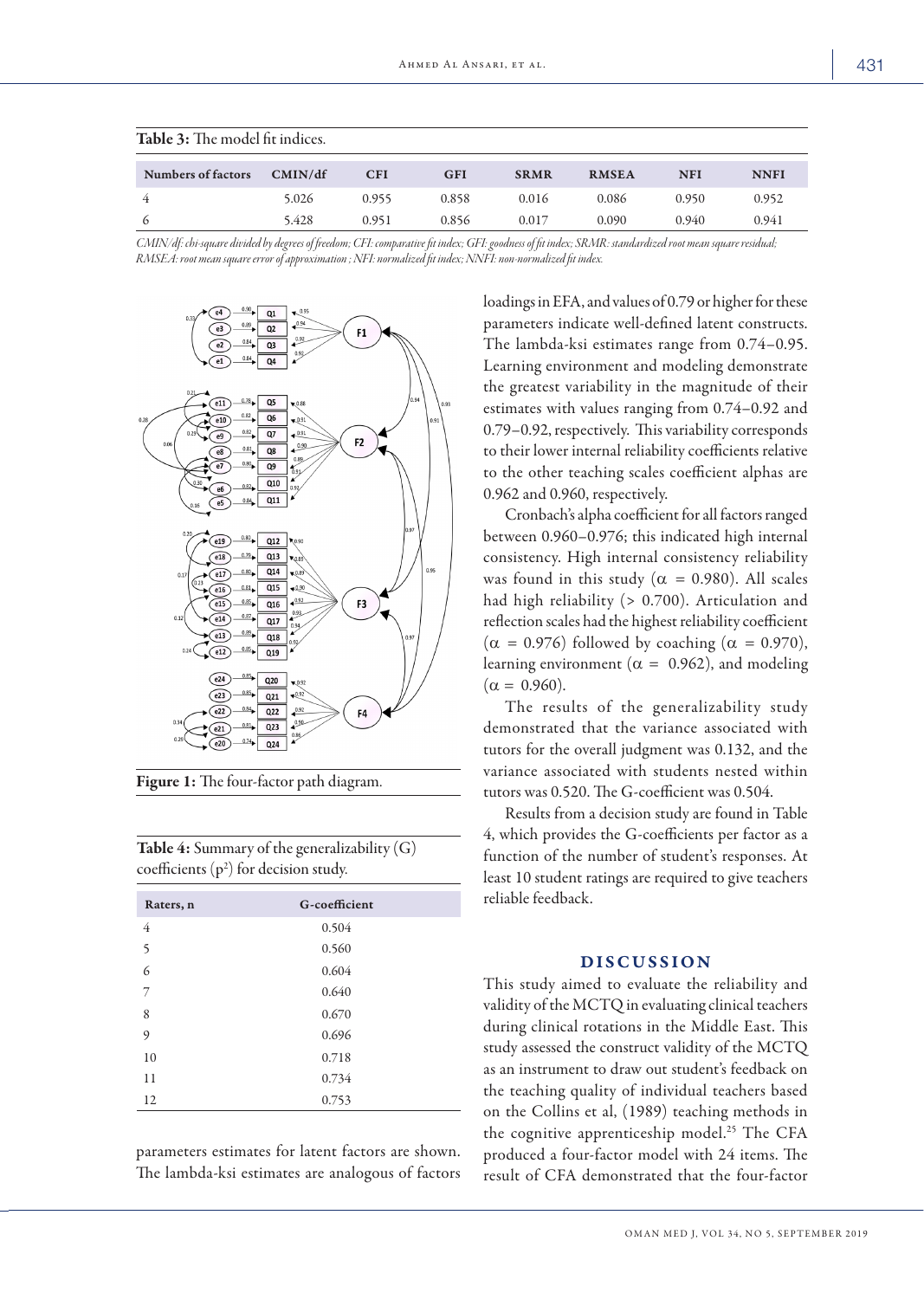model fits the data reasonably well with all but one of the statistical criteria met. Only chi-square divided by degrees of freedom did not meet the criteria for a reasonable fit (CMIN/df =  $5.026 > 2$ ).

The four-dimensional scale found in this study demonstrates similarity with a previous study by Stalmeijer et al.9 In this study, articulation and reflection were combined as one factor; this is not surprising because articulation and reflection both tend to stimulate self-regulated learning. Additionally, the high correlation between factors and with factors and overall judgment seems to support the validity of this questionnaire.

Moreover, this study demonstrated good internal consistency reliability. The generalizability study findings showed that 10 student ratings are required to provide reliable data. This number is easily obtainable in most clinical settings. Thus, the results demonstrate that the MCTQ is a reliable instrument to be used in clinical educational settings in the Middle East. This expands the use of this questionnaire to another cultural context.

The finding that the MCTQ is valid and reliable in the Middle East adds to the literature suggesting that the MCTQ is valid and reliable in other contexts such as general and veterinary medical contexts in the Netherlands.5,9

These findings may not be generalizable to medical students in other years. This study was conducted only in final year medical students. However, the applicability of the cognitive apprenticeship model could vary across different stages of education.<sup>5</sup> For example, students in earlier years may require more supervision and guidance, and so their responses will differ from those in their final year. Future research should incorporate findings from students in other levels of education in Bahrain to demonstrate that this tool can be used in Bahrain for medical students at different stages.

Another possible limitation is that the study does not address the MCTQ's effectiveness at improving teaching in Bahrain. This has been suggested by the American Psychological Education as another source of validity evidence.<sup>26</sup> Whether or not the tutors will respond to the feedback and improve their skills is important to identify the effectiveness of this questionnaire. Future studies should investigate the effect the MCTQ can have on changing the teaching behaviors of the tutors in Bahrain, and therefore enhancing the students' education.

# CONCLUSION

Student ratings are easy to obtain,<sup>27</sup> and can be used as a tool to understand clinical education during rotations and provide an appropriate baseline to make changes and enhance student education. This study demonstrated that a four-factor model of the MCTQ is a valid and reliable tool to evaluate clinical teachers' supervisory skills during medical rotations in Bahrain, and by extension, in other Middle Eastern countries.

### *Disclosure*

The authors declared no conflict of interest. No funding was received for this study.

#### references

- 1. Smith BP, Walsh D. Teaching the art of clinical practice: the veterinary medical teaching hospital, private practice, and other externships. J Vet Med Educ 2003;30(3):203-206.
- 2. Dolmans DH, Wolfhagen HA, Essed GG, Scherpbier AJ, between some educational variables in the out-patient setting. Med Educ 2002 Aug;36(8):735-741.
- 3. Smith SE, Tallentire VR, Cameron HS, Wood SM. The effects of contributing to patient care on medical students' workplace learning. Med Educ 2013 Dec;47(12):1184- 1196.
- 4. Spencer J. Learning and teaching in the clinical environment. BMJ 2003 Mar;326(7389):591-594.
- 5. Boerboom TB, Dolmans DH, Jaarsma AD, Muijtjens AM, Van Beukelen P, Scherpbier AJ. Exploring the validity and reliability of a questionnaire for evaluating veterinary clinical teachers' supervisory skills during clinical rotations. Med Teach 2011;33(2):e84-e91.
- 6. Stalmeijer RE, Dolmans DH, Wolfhagen IH, Muijtjens AM, Scherpbier AJ. The development of an instrument for evaluating clinical teachers: involving stakeholders to determine content validity. Med Teach 2008;30(8):e272-e277.
- 7. Collins A, Brown JS, Holum A. Cognitive apprenticeship: Making thinking visible. Am Educ 1991;15(3):6-11.
- 8. Kilminster SM, Jolly BC. Effective supervision in clinical practice settings: a literature review. Med Educ 2000 Oct;34(10):827-840.
- 9. Stalmeijer RE, Dolmans DH, Wolfhagen IH, Muijtjens AM, Scherpbier AJ. The Maastricht clinical teaching questionnaire (MCTQ) as a valid and reliable instrument for the evaluation of clinical teachers. Acad Med 2010 Nov;85(11):1732-1738.
- 10. Litzelman DK, Stratos GA, Marriott DJ, Skeff KM. Factorial validation of a widely disseminated educational framework for evaluating clinical teachers. Acad Med 1998 Jun;73(6):688-695.
- 11. Snell L, Tallett S, Haist S, Hays R, Norcini J, Prince K, et al. A review of the evaluation of clinical teaching: new perspectives and challenges. Med Educ 2000 Oct;34(10):862-870.
- 12. Copeland HL, Hewson MG. Developing and testing an instrument to measure the effectiveness of clinical teaching in an academic medical center. Acad Med 2000 Feb;75(2):161-166.
- 13. Ramani S, Leinster S. AMEE Guide no. 34: Teaching in the clinical environment. Med Teach 2008;30(4):347-364.
- 14. Vaughan B. Developing a clinical teaching quality questionnaire for use in a university osteopathic pre-